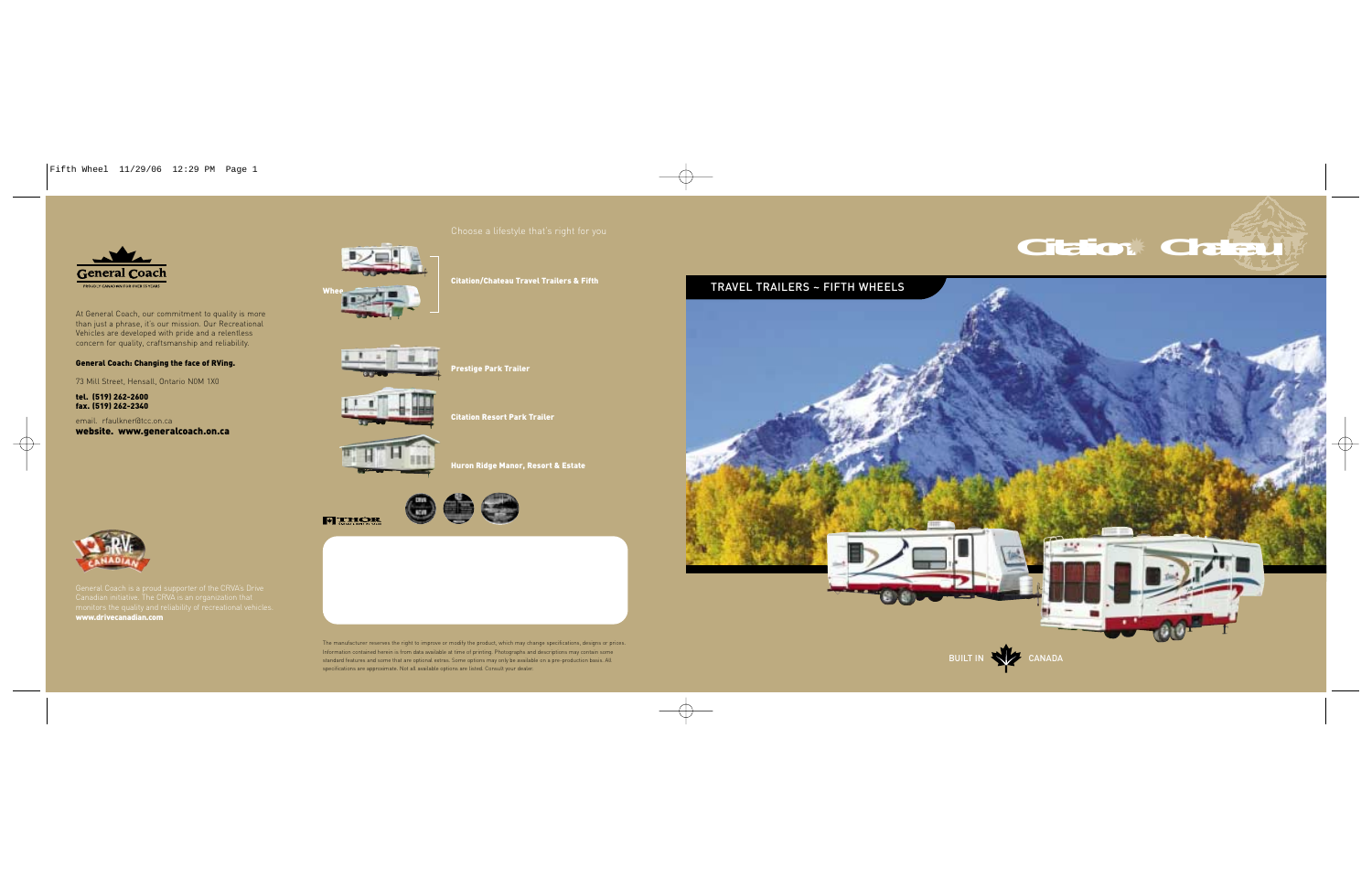# $\odot$   $\odot$   $\odot$   $\odot$

### Citation/Chateau Travel Trailers & Fifth Wheels are designed and

# CITATION/CHATEAU TRAVEL TRAILERS

## Yours to experience.

engineered for luxurious living, new experiences and exciting getaways. Your Citation/Chateau will give you the flexibility and comfort to travel where you want and when you want. Loaded with outstanding features that will enhance your living and driving pleasures, Citation/Chateau gives you the freedom to explore.





- Large acrylic double sink
- High arch kitchen faucet
- In floor ducted heat
- Quarter round ceiling accents

Superbly engineered and elegantly crafted the **Citation/Chateau** Travel Trailer contains all of the comfortsof home with a gorgeous Brazilian cherry wood interior, hardwood raised panel cabinets doors throughout, new quarter round trim and custom drapery by top Canadian decorators.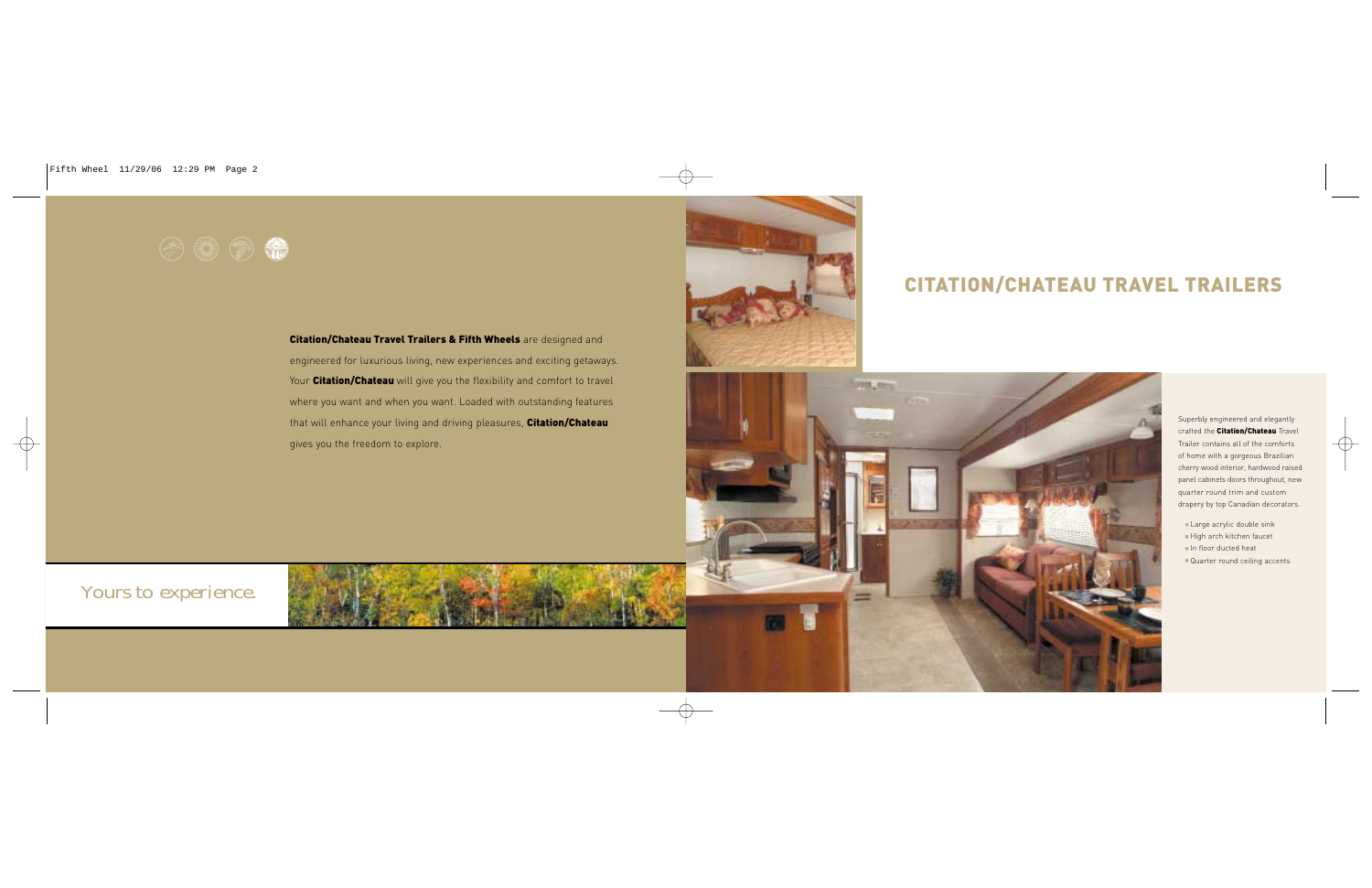## The best in living space.



Enjoy spacious living with the best in dining and state-of-the-art appliances.

Citation/Chateau delivers the convenience and comfort you always imagined.

- Custom drapery created by Canada's top designers
- Solid oak facers with 3/4" backing on all slide outs
- Ducted central air conditioning
- Solid french doors 31UKS, 33BKS
- Raised panel fridge inserts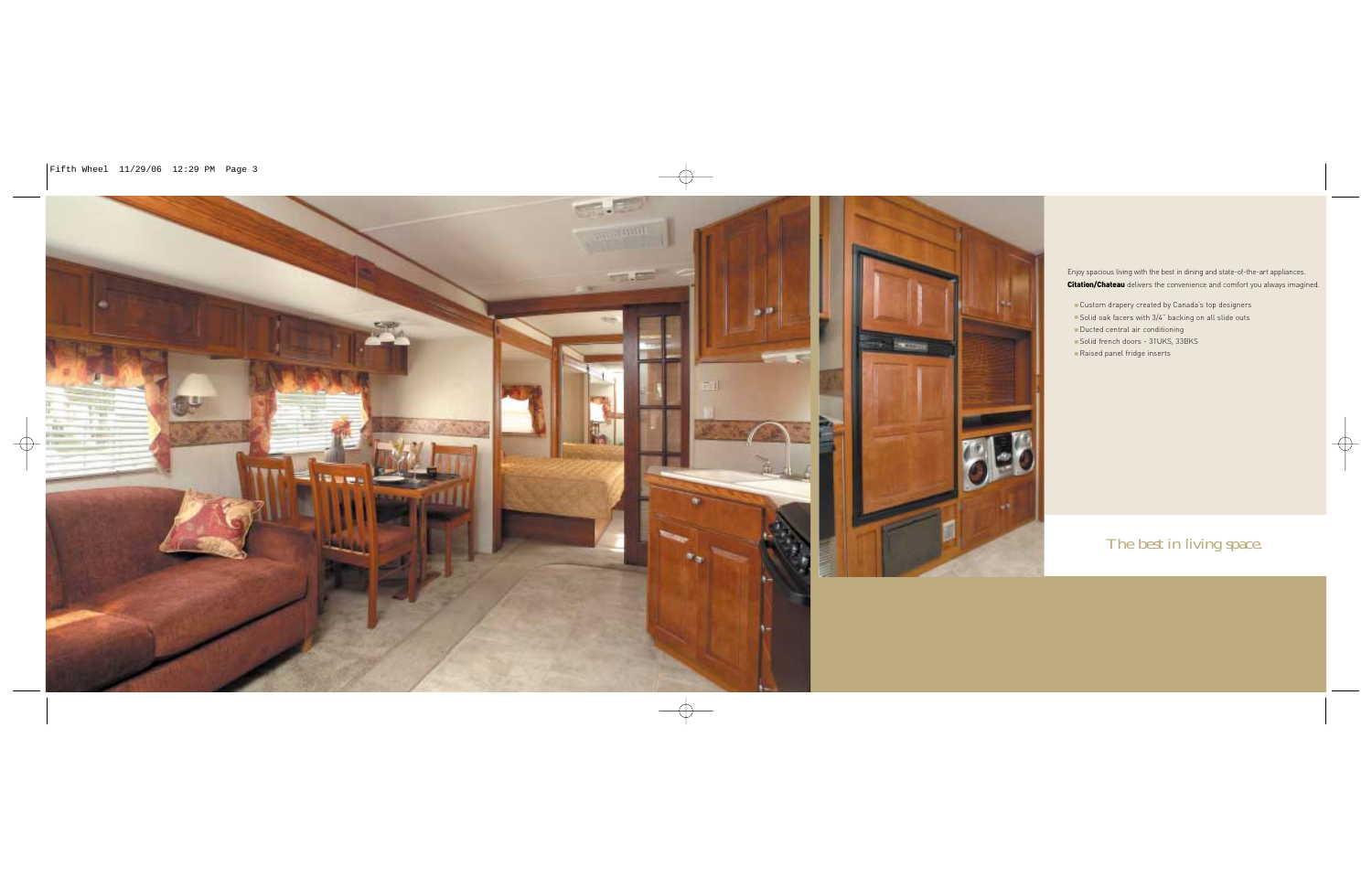LY



LE



LR



LI



### TRAVEL TRAILERS FLOOR PLANS

LP



LB



URL



LK



UKS



## LN



*Citation* ✹ *Chateau*

## 32QB



## 33BKS

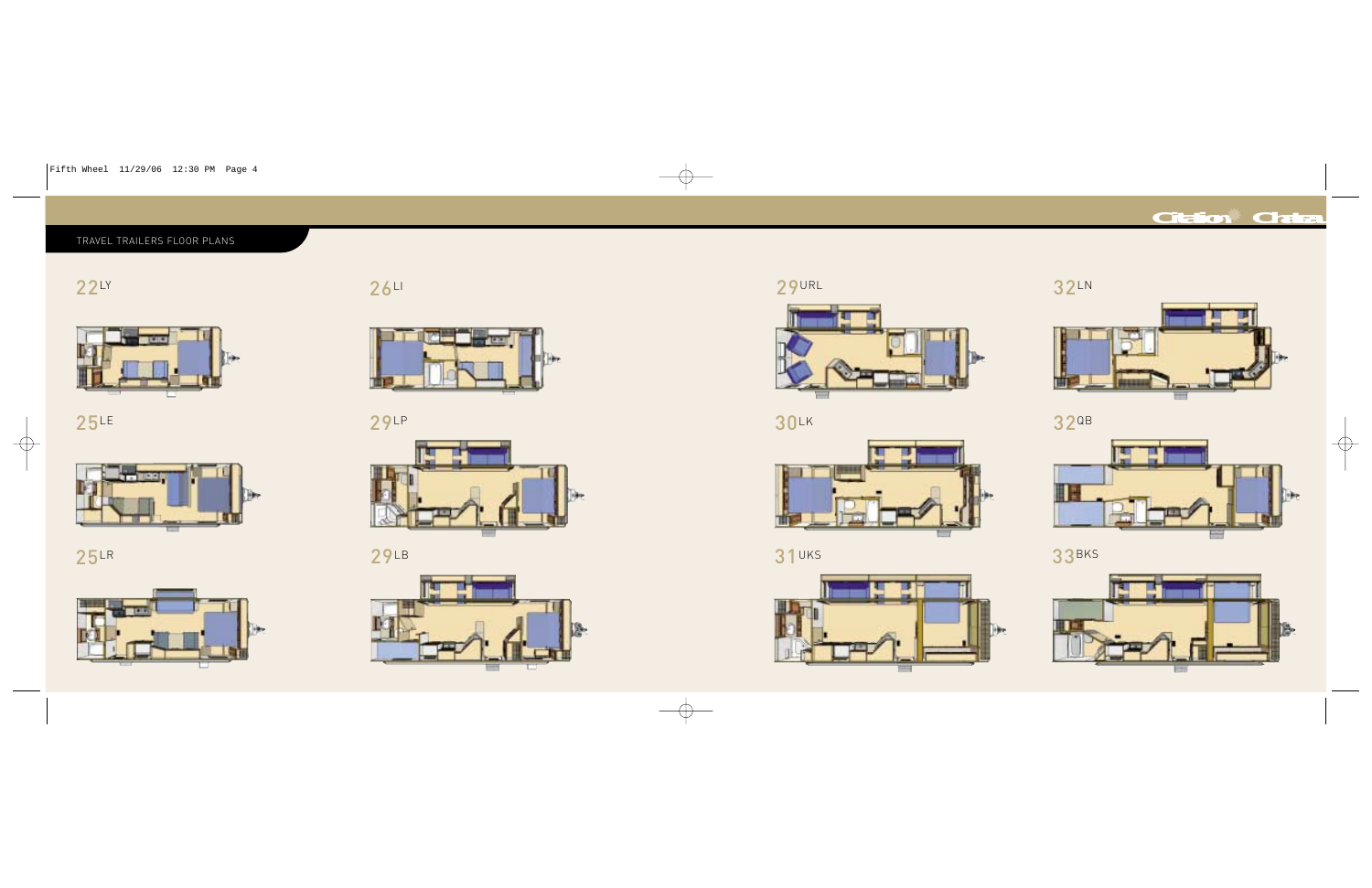### TRAVEL TRAILER FEATURES

|                    | <b>22 LY</b> | 25 LE     | <b>25 LR</b> | 26 LI     | 29 LP     | 29 LB     | <b>29 URL</b> | 30 LK     | <b>31 UKS</b> | <b>32 LN</b> | 32 QB     | <b>33 BKS</b> |
|--------------------|--------------|-----------|--------------|-----------|-----------|-----------|---------------|-----------|---------------|--------------|-----------|---------------|
| Length             | $22'$ 11"    | 25' 11"   | 26'7"        | $26'$ 11" | 28' 10"   | 30'2"     | 29'10"        | 30'2"     | $31'$ $11"$   | 32'6"        | 33' 4"    | 33'3"         |
| Width              | 96"          | 96"       | 96"          | 96"       | 96"       | 96"       | 96"           | 96"       | 96"           | 96"          | 96"       | 96"           |
| Interior Height    | 78"          | 78"       | 78"          | 78"       | 84"       | 84"       | 84"           | 84"       | 84"           | 84"          | 84"       | 84"           |
| U.V.W.             | 3964         | 4630      | 4923         | 4797      | 6327      | 6523      | 6510          | 6497      | 7780          | 6665         | 7117      | <b>NA</b>     |
| Hitch Weight       | 331          | 551       | 485          | 661       | 806       | 831       | 824           | 1302      | 1190          | 1185         | 1124      | <b>NA</b>     |
| G.V.W.R.           | 7331         | 7551      | 7485         | 7661      | 8806      | 8831      | 8824          | 9302      | 9790          | 9185         | 9124      | <b>NA</b>     |
| C.C.C.             | 2954         | 2577      | 2218         | 2520      | 2135      | 1964      | 1970          | 2461      | 1481          | 2171         | 1658      | <b>NA</b>     |
| Fresh Water (U.S.) | 43.5         | 42        | 42           | 42        | 77        | 77        | 42            | 42        | 77            | 77           | 77        | 77            |
| Grey Water (U.S.)  | 35           | 35        | 35           | 35        | 35        | 35        | 35            | 35        | 35            | 35           | 35        | 35            |
| Black Water (U.S.) | 35           | 35        | 35           | 35        | 35        | 35        | 35            | 35        | 35            | 35           | 35        | 35            |
| Furnace (BTU)      | 20,000       | 25,000    | 25,000       | 25,000    | 25,000    | 25,000    | 25,000        | 25,000    | 31,000        | 31,000       | 31,000    | 31,000        |
| Convertor (amp)    | 55           | 55        | 55           | 55        | 55        | 55        | 55            | 55        | 55            | 55           | 55        | 55            |
| <b>Tire Size</b>   | 205/75R15    | 205/75R15 | 205/75R15    | 205/75R15 | 225/75R15 | 225/75R15 | 225/75R15     | 225/75R15 | 225/75R15     | 225/75R15    | 225/75R15 | 225/75R15     |

#### SPECIFICATIONS

erior Shower Black Tank Flush System

#### **E & ACCESSORIES**

#### ality Canadian Upholstery Throughout stom Designed Canadian Draperies Throughout ton Lift Bed w/Innerspring Mattress, Bedspread & Two Pillows w/Shams al Venetian Blinds

**Solid Raised Panel Ash Cabinet Doors** 

#### **FEATURES**

rior BBQ Spare Wheel & Carrier erior Speakers Roof Access Ladder – 25LR, 28LP, 29LB, 29URL, 30LK, 31UKS, 32LN, 32QB Fold Range Cover ivel Rocker Chair Bike Storage Access Door – 29LB, 32QB wer fold Door ter Filter System ulded LP Bottle Cover corative Bedroom Pillow Package • Panasonic 23" LCD Television mopane Windows



| <b>CONSTRUCTION</b>                                                                                                                                                                                                                                                                                                                                                                                                                                                                                                             | <b>PLUMBING</b>                                                                                         |
|---------------------------------------------------------------------------------------------------------------------------------------------------------------------------------------------------------------------------------------------------------------------------------------------------------------------------------------------------------------------------------------------------------------------------------------------------------------------------------------------------------------------------------|---------------------------------------------------------------------------------------------------------|
| <b>Aluminum Wheels (4)</b><br>• Tubular Steel Chassis with Spring Axles<br>Galvanized Huck Bolt Chasis 29LP, 29LB, 29URL, 30LK, 31UKS, 32QB, 32LN<br>• Stabilizer Leveling Jacks (4)<br>Detachable Powder Coated Bumper & A-Frame<br>2" Fully Laminated Fiberglass Sidewalls & Endwalls<br>• 5" Engineered Bow Roof Trusses<br>• Seamless EPDM Rubber Roof - 12 Year Warranty<br>• 3/8" Plywood Roof Sheathing w/ Seamless Rubber Roof<br>. Rain Gutters w/water Deflectors - Both Sides<br>• 2"x3" Eloor Joists on 16" Centres | $\bullet$ RV F<br>· Syst<br>• Dual<br>$-66al$<br>• Whit<br>Plur<br>$-LPL$<br><b>Exte</b><br><b>Blac</b> |
| 5/8" Tongue & Groove Plywood Floor Decking<br>• Tinted Radius Corner Torque Windows                                                                                                                                                                                                                                                                                                                                                                                                                                             | <b>FURNITURE</b>                                                                                        |
| • Front Window Awning<br>Custom Designed Fiberglass Fender Skirt with light<br>• Radius Top Entrance Door w/Screen & Deadbolt<br>. Radius Insulated Baggage Doors w/Finger Pulls<br>· Electric Flush Floor Slide Out w/Manual Override -<br>25LR, 28LP, 29URL, 29LB, 30LK, 31UKS, 32LN, 32QB<br>• Skylight In Bathroom                                                                                                                                                                                                          | Qual<br>Cust<br>• Pisto<br>· Meta<br>· Solic                                                            |
| • Roll Up Patio Awning - A&E 8500 Series<br><b>No Particle Board</b>                                                                                                                                                                                                                                                                                                                                                                                                                                                            | <b>OPTIONAL</b>                                                                                         |
| "Alumi-lite" Assist Handle at Entrance Door<br><b>APPLIANCES &amp; ELECTRICAL</b>                                                                                                                                                                                                                                                                                                                                                                                                                                               | $\bullet$ Exte<br>$\bullet$ Spar<br>$\bullet$ Exte<br>$\bullet$ Roof<br>$-Bi-F$                         |
| • 3 Burner LP Range w/21" Deep Oven<br>. Flush Mount Two Door Refrigerator w/Raised Panel Doors<br>Microwave Oven - 1.2cuft<br>· 13,500 BTU Low Profile "Penguin" Air Conditioner<br>Panasonic AM/FM/MP3/5CD Changer w/Remote<br>• TV Antenna w/Booster and Telephone Jack<br>• Pre-wired For Cable<br>. In Floor Ducted Heating<br>• 12Volt Roof Vent in Bathroom                                                                                                                                                              | • Swiv<br>• Bike<br>· Show<br>· Wate<br>• Mou<br>$\bullet$ Deco<br>• Pana<br>• Ther                     |
| • Fire Extinguisher & Smoke Detector<br>· 110Volt GFI Protected Kitchen & Bathroom Receptacles<br>• 55Amp Electronic Power Converter                                                                                                                                                                                                                                                                                                                                                                                            | General<br>with top<br>$D - - - - - -$                                                                  |

Coach has partnered names such as Panasonic to ensure you get the very best.

**Citation/Chateau; giving** you the freedom to explore.



#### **Exclusive to General Coach**

*Citation* ✹ *Chateau*

Foot Pedal Toilet tems Monitor Panel Il 30Lbs LP Bottles w/Automatic Changeover Regulator al DSI LP/Electric Water Heater w/Bypass ite Acrylic Kitchen Sink mbed & Blocked For Exterior BBQ Leak Detector & Carbon Monoxide Detector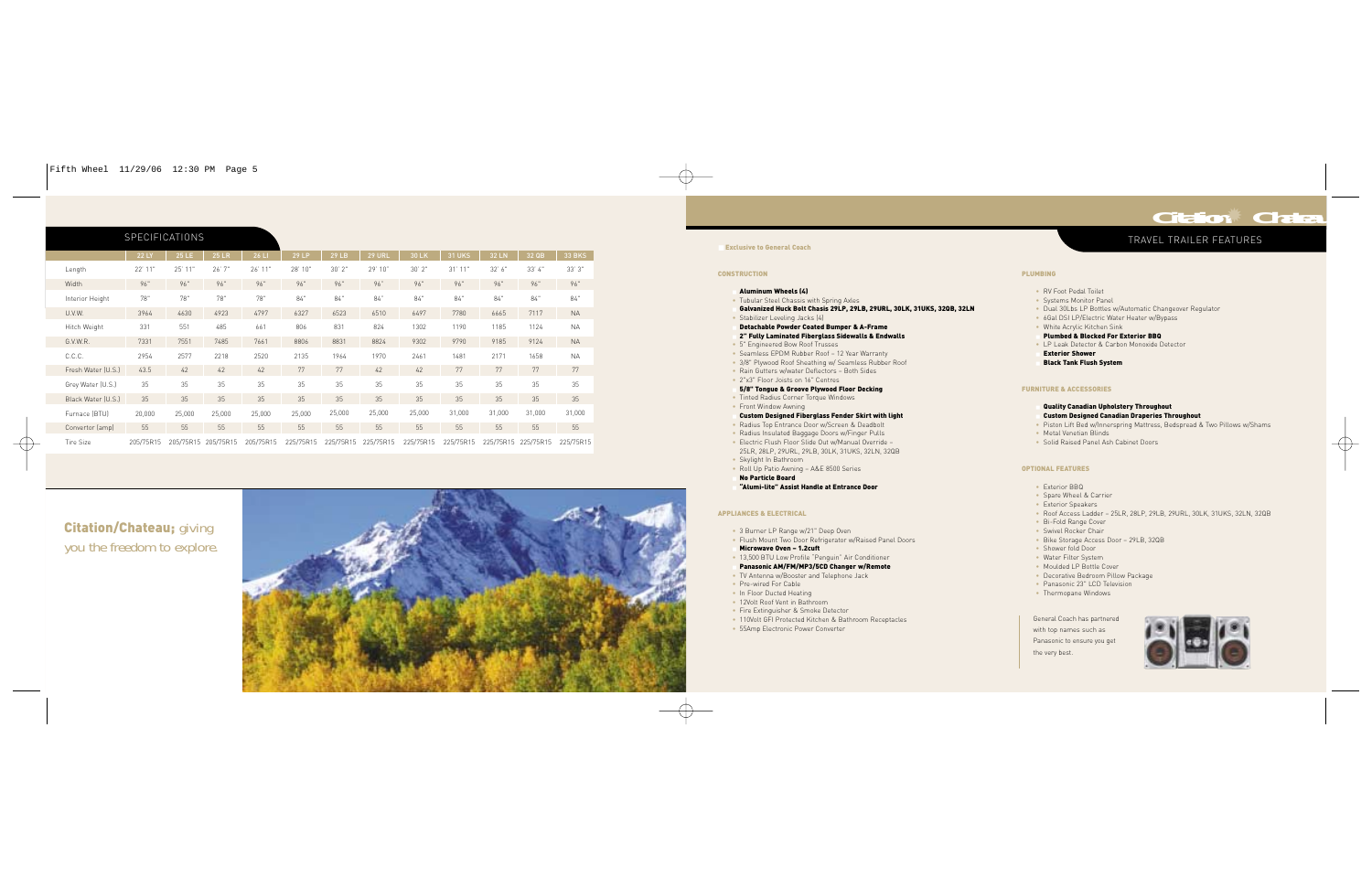# CITATION/CHATEAU FIFTH WHEELS



The Citation/Chateau brings you the very best in luxury and comfort. With more features than ever before.

■ Large acrylic double sink ■ Solid oak dining table w/extension ■ In floor ducted heat throughout ■ Large overhead cabinets in slide-out





5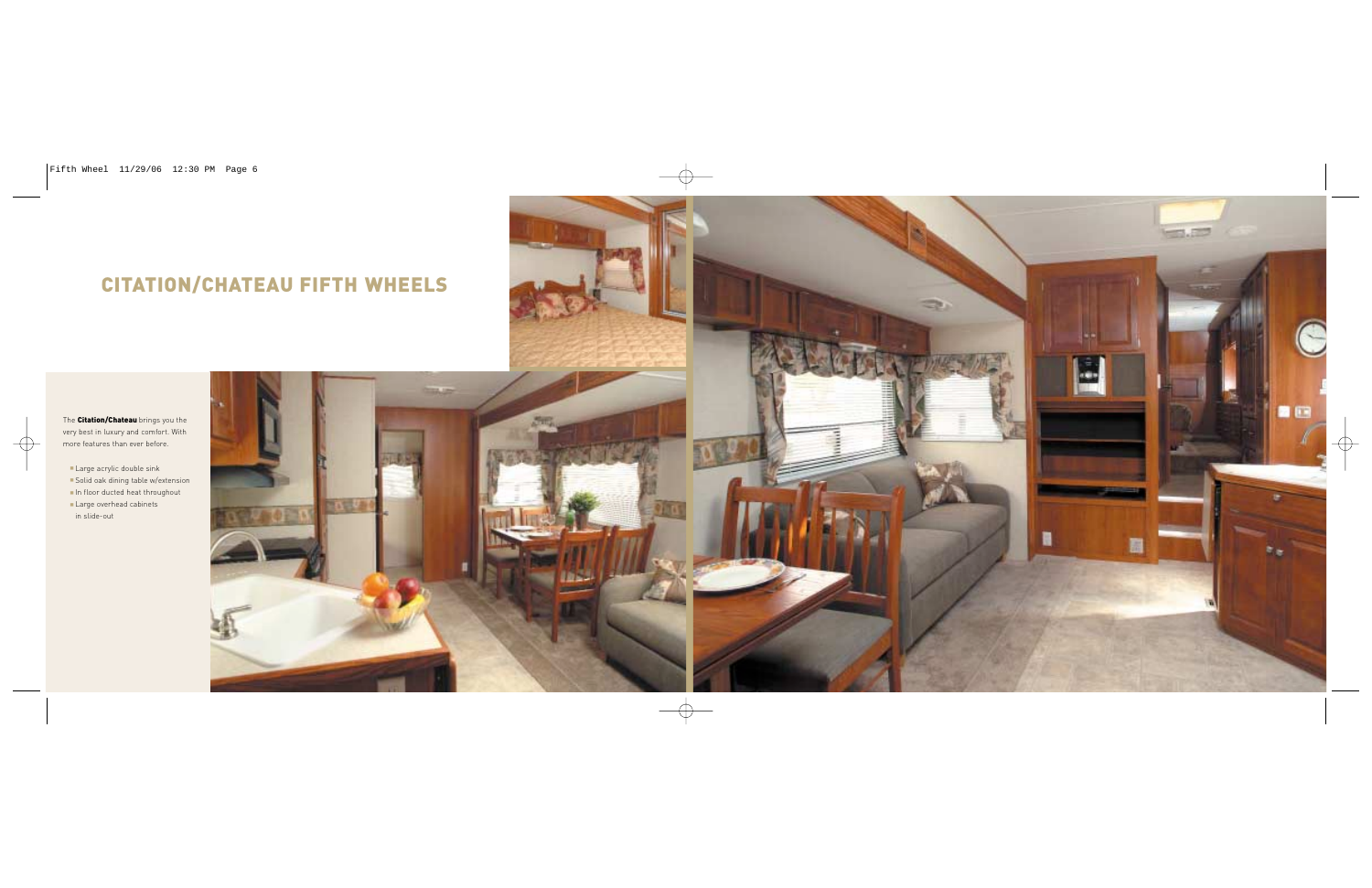### FIFTH WHEEL FLOOR PLANS



25-5LJ

25-5LX

27-5LQ

29-5LL



Beautiful Brazilian cherry wood interior, hardwood raised panel cabinet doors, new quarter round trim and custom drapery by top Canadain interior designers. Citation/Chateau Fifth Wheels, the best in RV living.

- 3 burner stove w/21" deep oven ■ Window blinds throughout
- Decorative pillow package-optional
- Piston lift bed for extra storage

## The very best in home comfort.













OPTIONAL SLIDE-OUT

*Citation* ✹ *Chateau*